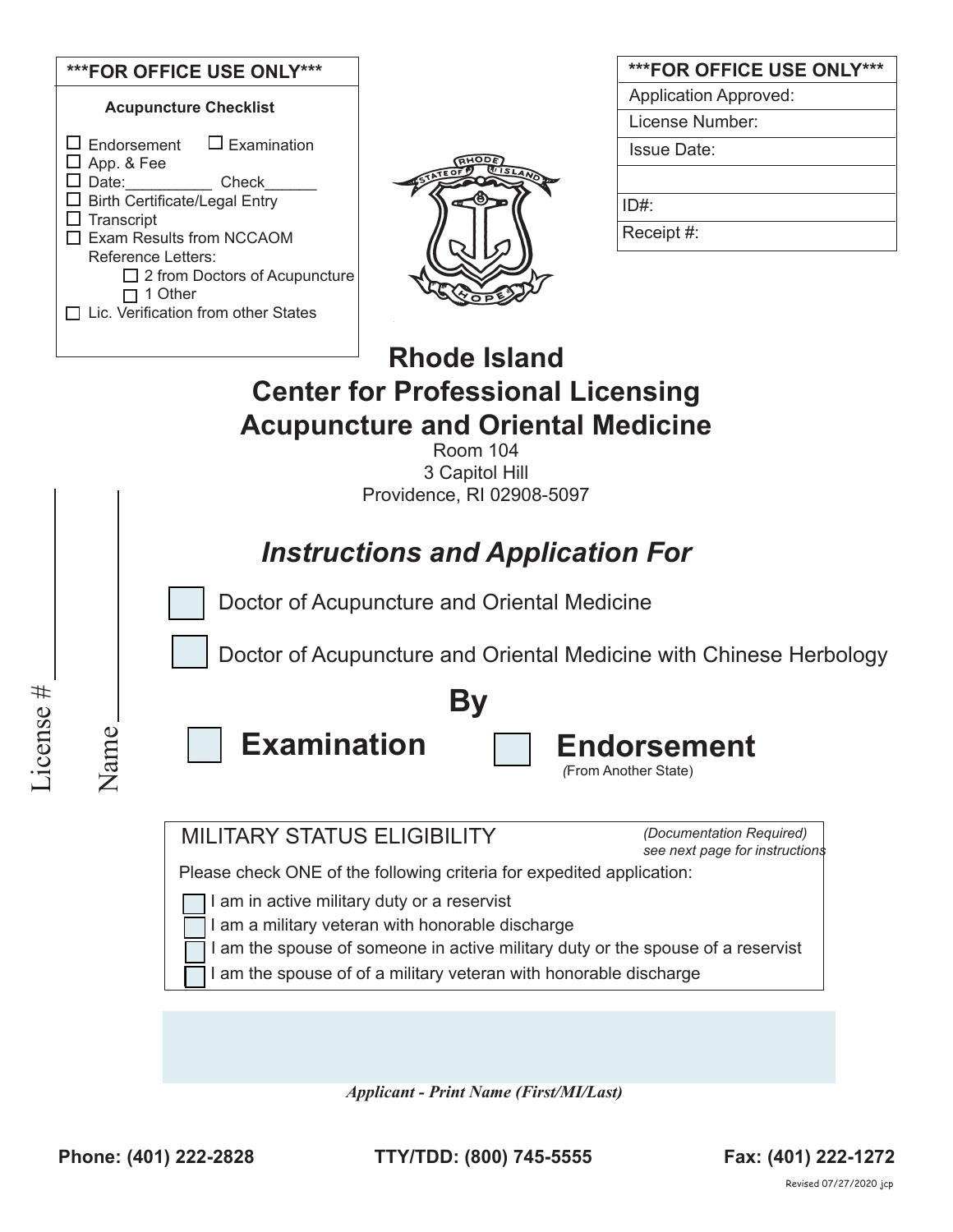# **LICENSURE REQUIREMENTS**

Completed Application with Cover Page - Applications are valid for 1 year from the day they are received at RIDOH. If you are not licensed within the year you must submit a new application. Check or money order (preferred), made payable (in U.S. funds only) to the RI General Treasurer in the amount of **\$310.00** and attached to the upper left-hand corner of the first (Top) page of the application. THIS APPLICATION FEE IS NONREFUNDABLE. Birth Certificate (**official certified copy**), or if born outside the United States, proof of citizenship, lawful alien status or legal entry. Transcript from an institute approved by the Accreditation Commission for Schools and Colleges of Acupuncture and Oriental Medicine (program must be at least 36 months and not less than 2,500 hours of training) Completed and passed the "National Certification Commission for Acupuncture and Oriental Medicine" (NCCAOM) examinations listed below. Certification and examination results must be **sent directly** from the NCCAOM to the Center for Professional Licensing. You must have a passing grade on all of the following modules of NCCAOM exam: • Point location module • Foundation of Oriental Medicine • Biomedicine module • Acupuncture module Three (3) statements of good moral character letters. Two (2) of these letters must be from licensed or registered Doctors of Acupuncture. Must be in original form, signed and dated. If applying for expedited military status you must include one of the following: Leave Earning statement (LES), Letter from Command, Copy of Orders or DD-214 showing honorable discharge. If you have ever been licensed in another state, license verification(s) must be sent directly from the state(s) in which you hold or have held a license. (Interstate Verification Form included in this application can be used for that purpose) In addition - If you are applying for Doctor of Acupuncture and Oriental Medicine with Chinese Herbology you must provide one of the following: Transcript showing completion of an ACAOM accredited or candidate status program of at least thrity-six (36) months and not less than 2,500 hours of clinical/didactic training, of which at least 660 hours were training hours in herbs and at least 210 hours of those were clinical hours in acupuncture and herbs OR Proof of you successfully passed the Chinese Herbology Exam

#### **Licensure Information**

Please visit the RIDOH website at **http://www.health.ri.gov/licenses** to Verify your license, download Rules and Regualtions/Laws for your profession, download change of address forms, other licensing forms or obtain our contact information. HEALTH will not, for any reason, accelerate the processing of one applicant at the expense of others.

### **License Certificates**

RIDOH will be providing wallet license cards ONLY on issuance of licenses. If you wish to receive a license certificate, suitable for framing, please check the box below and attach a separate check in the amount of \$30.00 made payable to RI General Treasurer.



I would like to receive a license certificate. I have enclosed a separate check in the amount of \$30.00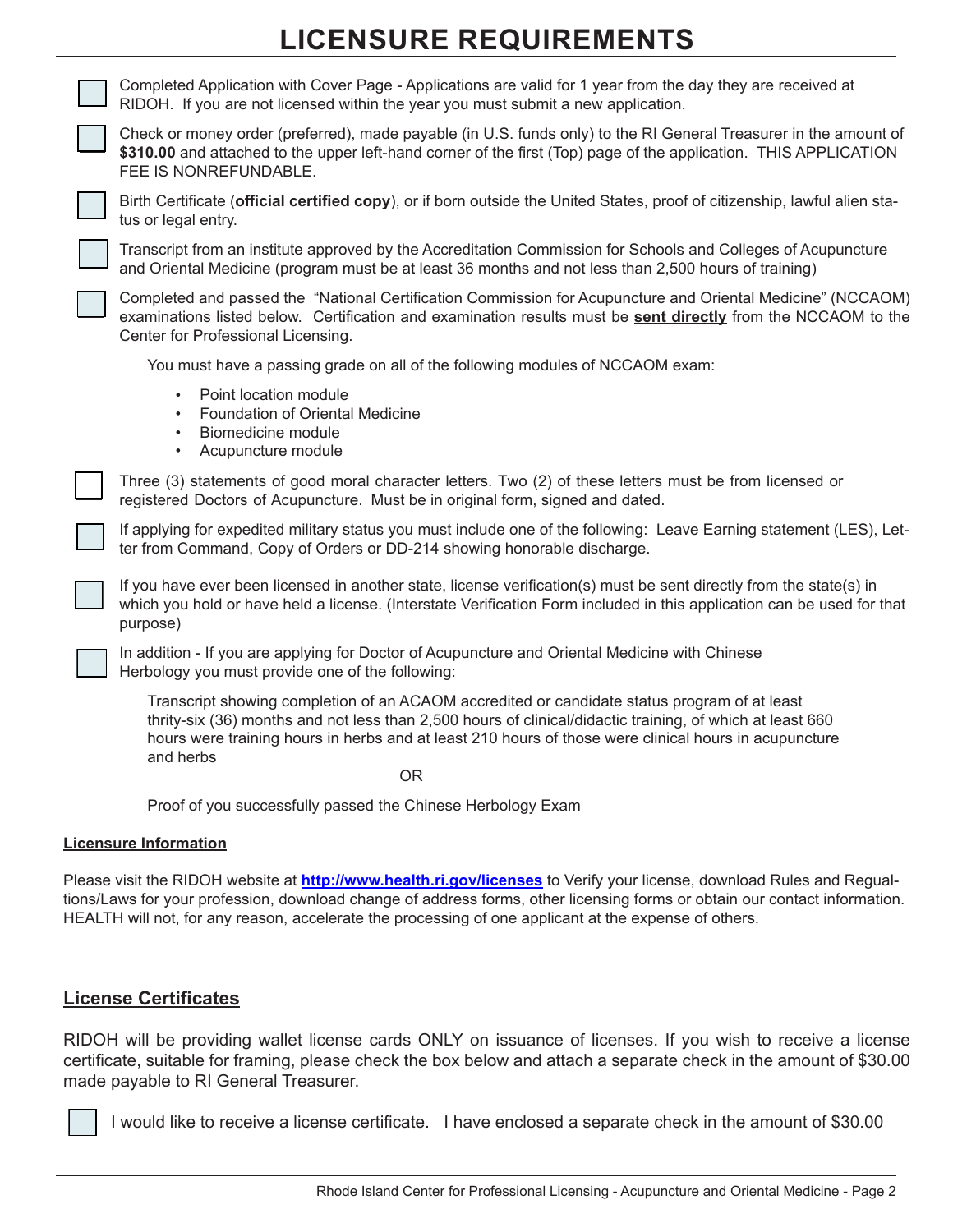

### **State of Rhode Island Office of Health Professionals Regulation**

Application for a License as a Doctor of Acupuncture and Oriental Medicine

*Refer to the Application Instructions when completing these forms. Type or block print only. Do not use felt-tip pens.*

| 1. Name(s)                                                                  |                                                                                                                                                                                                                                     |        |           |                          |                                                                                                                                                       |
|-----------------------------------------------------------------------------|-------------------------------------------------------------------------------------------------------------------------------------------------------------------------------------------------------------------------------------|--------|-----------|--------------------------|-------------------------------------------------------------------------------------------------------------------------------------------------------|
| This is the name that<br>will be printed on your                            | Title (i.e., Mr., Mrs., Ms., etc.)                                                                                                                                                                                                  |        |           |                          |                                                                                                                                                       |
| License/Permit/Cer-<br>tificate and reported                                | <b>First Name</b>                                                                                                                                                                                                                   |        |           |                          |                                                                                                                                                       |
| to those who inquire<br>about your License/                                 | Middle Name                                                                                                                                                                                                                         |        |           |                          |                                                                                                                                                       |
| Permit/Certificate. Do<br>not use nicknames, etc.                           |                                                                                                                                                                                                                                     |        |           |                          |                                                                                                                                                       |
|                                                                             | Surname, (Last Name)                                                                                                                                                                                                                |        |           |                          |                                                                                                                                                       |
|                                                                             | Suffix (i.e., Jr., Sr., II, III)                                                                                                                                                                                                    |        |           |                          |                                                                                                                                                       |
|                                                                             | Maiden, if applicable                                                                                                                                                                                                               |        |           |                          |                                                                                                                                                       |
|                                                                             | Name(s) under which originally licensed in another state, if different from above (First, Middle, Last).                                                                                                                            |        |           |                          |                                                                                                                                                       |
|                                                                             |                                                                                                                                                                                                                                     |        |           |                          |                                                                                                                                                       |
| 2. Social Security<br><b>Number</b>                                         |                                                                                                                                                                                                                                     |        |           |                          | "Pursuant to Title 5, Chapter 76, of the Rhode Island General Laws, as<br>amended, I attest that I have filed all applicable tax returns and paid all |
|                                                                             | U.S. Social Security Number<br>taxes owed to the State of Rhode Island, and I understand that my Social<br>Security Number (SSN) will be transmitted to the Division of Taxation to<br>verify that no taxes are owed to the State." |        |           |                          |                                                                                                                                                       |
| 3. Gender                                                                   | Male                                                                                                                                                                                                                                | Female |           |                          |                                                                                                                                                       |
| 4. Date of Birth                                                            | 19                                                                                                                                                                                                                                  |        |           |                          |                                                                                                                                                       |
|                                                                             | Day<br>Month                                                                                                                                                                                                                        | Year   |           |                          |                                                                                                                                                       |
|                                                                             |                                                                                                                                                                                                                                     |        |           |                          |                                                                                                                                                       |
| 5. Home<br><b>Address</b>                                                   | 1st Line Address (Apartment/Suite/Room Number, etc.)                                                                                                                                                                                |        |           |                          |                                                                                                                                                       |
| It is your responsibility<br>to notify the board of all                     |                                                                                                                                                                                                                                     |        |           |                          |                                                                                                                                                       |
| address changes.                                                            | Second Line Address (Number and Street)                                                                                                                                                                                             |        |           |                          |                                                                                                                                                       |
|                                                                             | City                                                                                                                                                                                                                                |        |           | State                    | Zip Code                                                                                                                                              |
|                                                                             |                                                                                                                                                                                                                                     |        |           |                          |                                                                                                                                                       |
|                                                                             | Country, If NOT U.S.                                                                                                                                                                                                                |        |           | Postal Code, If NOT U.S. |                                                                                                                                                       |
|                                                                             | Home Phone                                                                                                                                                                                                                          |        |           | Home Fax                 |                                                                                                                                                       |
|                                                                             | Email Address (Format for email address is Username@domain e.g. applicant@isp.com)                                                                                                                                                  |        |           |                          |                                                                                                                                                       |
|                                                                             |                                                                                                                                                                                                                                     |        |           |                          |                                                                                                                                                       |
| <b>6. Business</b><br><b>Address</b>                                        | Name of Business/Work Location                                                                                                                                                                                                      |        |           |                          |                                                                                                                                                       |
| (ONLY if it is                                                              |                                                                                                                                                                                                                                     |        |           |                          |                                                                                                                                                       |
| <b>RELATED to</b><br>your license.)                                         | 1st Line Address (Department/Suite/Room Number, etc.)                                                                                                                                                                               |        |           |                          |                                                                                                                                                       |
|                                                                             | Second Line Address (Number and Street)                                                                                                                                                                                             |        |           |                          |                                                                                                                                                       |
| It is your responsibility<br>to notify the board of all<br>address changes. |                                                                                                                                                                                                                                     |        |           |                          |                                                                                                                                                       |
| This address will                                                           | City                                                                                                                                                                                                                                |        |           | State                    | Zip Code                                                                                                                                              |
| appear on the De-                                                           | Country, If NOT U.S.                                                                                                                                                                                                                |        |           | Postal Code, If NOT U.S. |                                                                                                                                                       |
| partment of Health<br>web site.                                             |                                                                                                                                                                                                                                     |        |           |                          |                                                                                                                                                       |
|                                                                             | <b>Business Phone</b>                                                                                                                                                                                                               |        | Extension | <b>Business Fax</b>      |                                                                                                                                                       |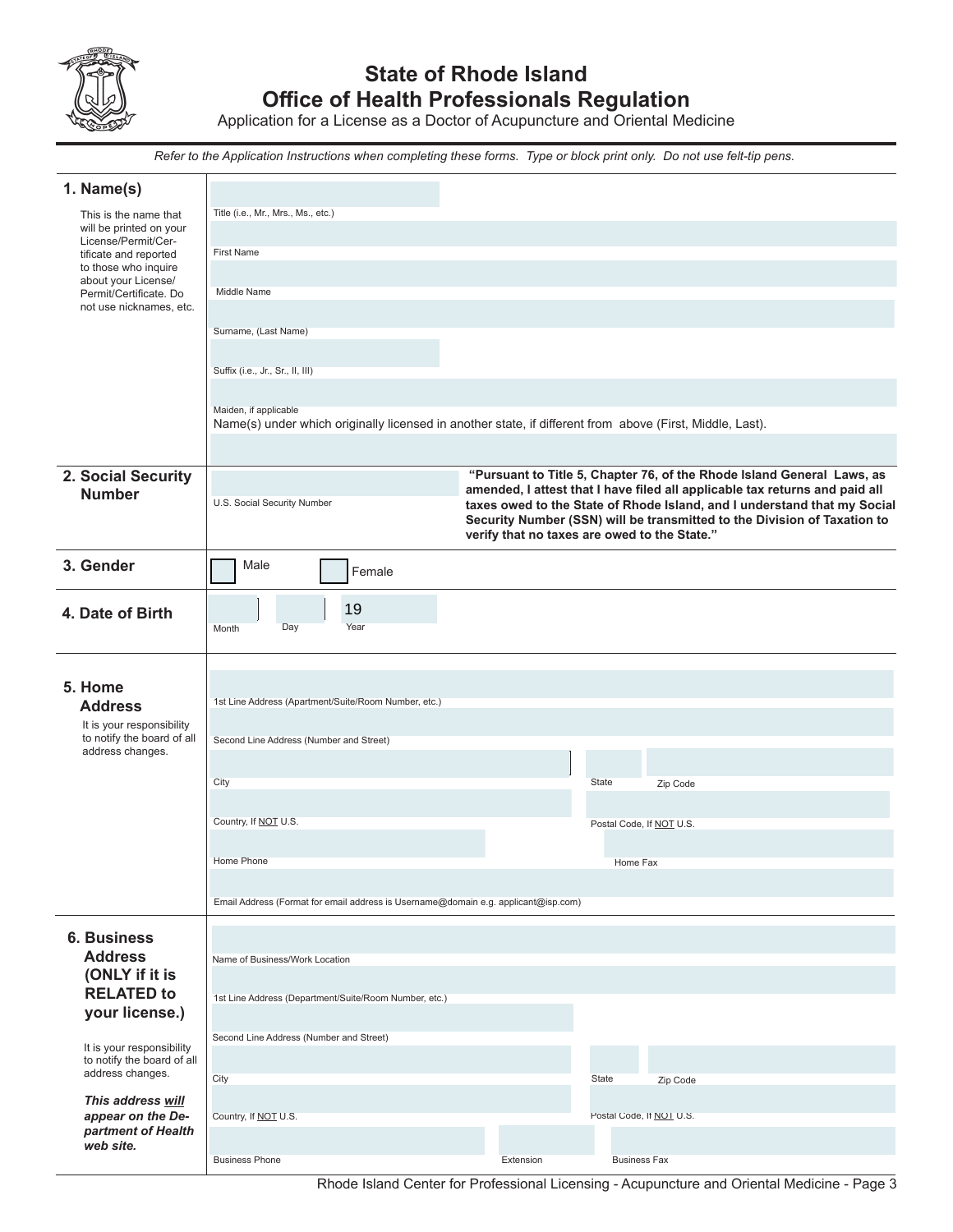| 7. Preferred<br><b>Mailing</b><br><b>Address</b><br>Please check ONE                                                                                          | Please use my Home Address as my preferred mailing address<br>Please use my Business Address as my preferred mailing address                                                                                                                                                                                                                                                                                                                                                                                                 |                                                                                                                               |  |  |  |  |
|---------------------------------------------------------------------------------------------------------------------------------------------------------------|------------------------------------------------------------------------------------------------------------------------------------------------------------------------------------------------------------------------------------------------------------------------------------------------------------------------------------------------------------------------------------------------------------------------------------------------------------------------------------------------------------------------------|-------------------------------------------------------------------------------------------------------------------------------|--|--|--|--|
| 8. Qualifying<br><b>Education</b><br>Please list the name<br>and information about<br>the school that you<br>attended that qualifies<br>you for this license. | Type of School (University, College, Technical School, etc.)<br>Name of School<br>Date Graduated:<br>Month<br>State School is Located In<br>Day<br>Degree Received (Bachelor of Arts, Master of Science, Diploma, etc.)<br>Is school an institute accredited by the Accreditation Commission<br>for Acupuncture and Oriental Medicine (ACAOM)?<br>Yes<br>No<br>(Must be an accredited school to qualify for licensure in Rhode Island)                                                                                       | Year                                                                                                                          |  |  |  |  |
| 9. Other State<br>License(s)<br>Please answer the<br>question and list<br>state(s), if applicable                                                             | Have you ever held, or do you currently hold, a license in another state?<br>If the answer to this question is "yes", enter all other state licenses in Question 10 (below):                                                                                                                                                                                                                                                                                                                                                 | No<br>Yes                                                                                                                     |  |  |  |  |
| 10. Licensure<br>List all states or<br>countries in which<br>you are now, or ever<br>have been licensed<br>to practice your<br>profession*.                   | State/Country:<br>State/Country:<br>Active<br><b>Active</b><br>Inactive<br>Inactive<br><b>Active</b><br>Active<br>Active<br>Inactive<br>Active<br>Active<br>Inactive<br><b>Active</b><br>Active<br>Active<br>Inactive<br>Active<br>Active<br>Inactive<br>Active<br>Inactive<br>Active<br>Active<br>Active<br>Inactive<br>Active<br>Active<br><b>Inactive</b><br>(*You must also request a License Verification using the Interstate Verification form enclosed in this<br>application from all states that are listed above) | Inactive<br>Inactive<br>Inactive<br>Inactive<br><b>Inactive</b><br>Inactive<br><b>Inactive</b><br><b>Inactive</b><br>Inactive |  |  |  |  |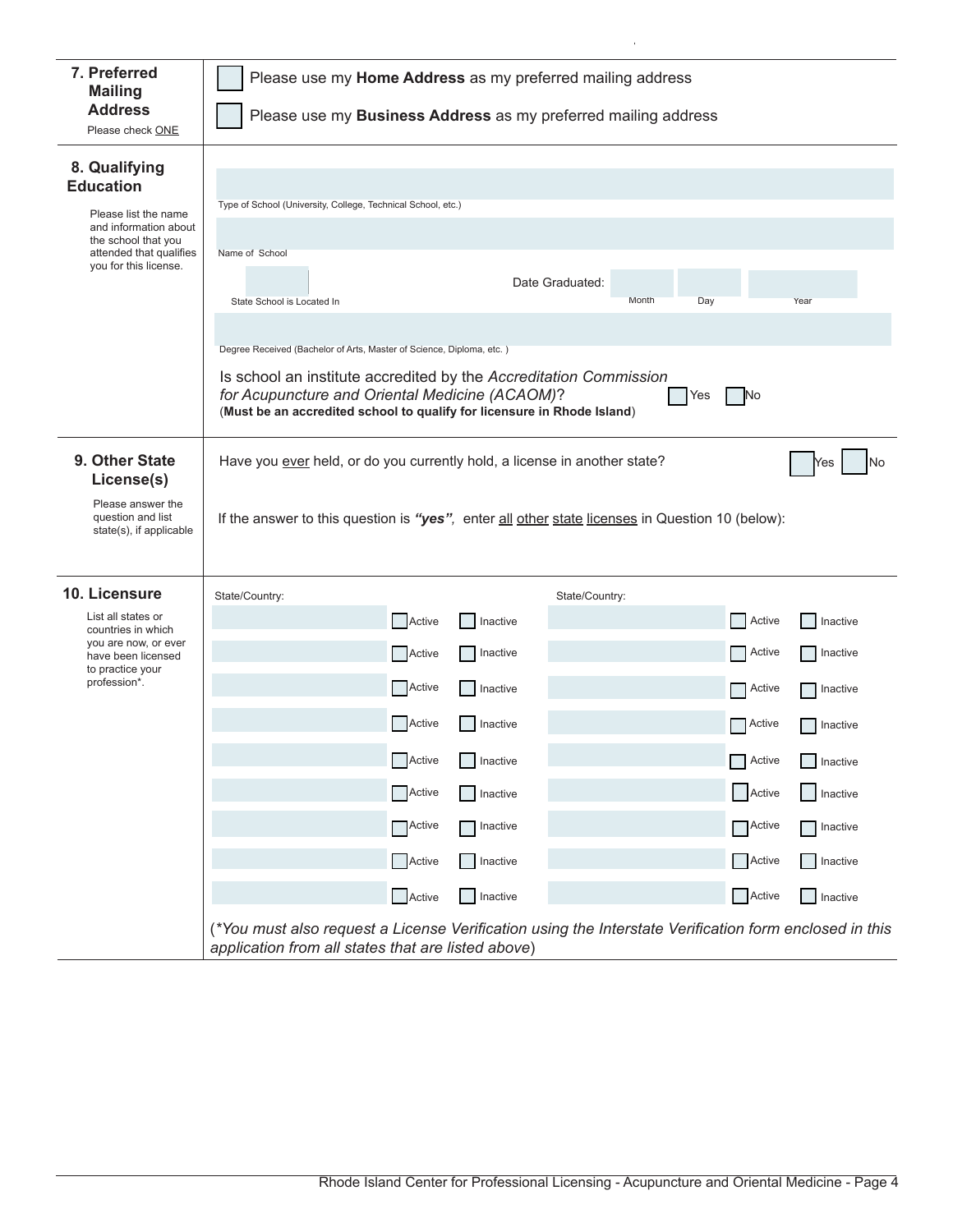| 11. Criminal<br><b>Convictions</b><br>Respond to the question<br>at the top of the section.<br>then list any criminal<br>conviction(s) in the<br>space provided. | Have you ever been convicted of a violation, plead Nolo Contendere, or<br>entered a plea bargain to any federal, state or local statute, regulation, or<br>ordinance or are any formal charges pending?<br>Abbreviation of State and Conviction <sup>1</sup> (e.g. CA - Illegal Possession of a Controlled Substance): | Yes<br>Month | No.<br>Year |
|------------------------------------------------------------------------------------------------------------------------------------------------------------------|------------------------------------------------------------------------------------------------------------------------------------------------------------------------------------------------------------------------------------------------------------------------------------------------------------------------|--------------|-------------|
| If necessary, you may<br>continue on a separate<br>$8\frac{1}{2}$ x 11 sheet of paper.                                                                           |                                                                                                                                                                                                                                                                                                                        |              |             |
| 12. Disciplinary<br><b>Questions</b><br>Check either Yes<br>or No for each<br>question.                                                                          | Has any Health Professional license, certificate, registration, or permit you<br>$1_{-}$<br>hold or have held, been disciplined or are formal charges pending?<br>Have you ever been denied a license, certificate, registration or permit in<br>2.<br>any state?                                                      | Yes<br>Yes   | No<br>No    |
|                                                                                                                                                                  | Note: If you answer "Yes" to any question, you are required to furnish complete details, including date, place, reason and<br>disposition of the matter. You may use the space below or, if needed, on a separate sheet of paper.                                                                                      |              |             |

| 13. Affidavit of<br><b>Applicant</b><br>Complete this section<br>and sign.<br>Make sure that you<br>have completed all<br>components accu-<br>rately and completely. | Ι,<br>as a Doctor of Acupuncture and Oriental Medicine in the State of Rhode Island.<br>questions after this application/affidavit is signed. | , affirm that the information provided on my application form and<br>documentation provided to support my application is true, complete and unaltered. I acknowledge that pursuant<br>to R.I.G.L. 11-18-1, knowingly making a false statement on my application form is punishable as a misdemeanor,<br>and that such an act shall constitute cause for denial, suspension, or revocation of my license/permit to practice<br>understand that this is a continuing application and that I have an affirmative duty to inform the Rhode Island<br>Center for Professional Licensing - Acupuncture and Oriental Medicine of any change in the answers to these |
|----------------------------------------------------------------------------------------------------------------------------------------------------------------------|-----------------------------------------------------------------------------------------------------------------------------------------------|--------------------------------------------------------------------------------------------------------------------------------------------------------------------------------------------------------------------------------------------------------------------------------------------------------------------------------------------------------------------------------------------------------------------------------------------------------------------------------------------------------------------------------------------------------------------------------------------------------------------------------------------------------------|
|                                                                                                                                                                      | Signature of Applicant                                                                                                                        | Date of Signature (MM/DD/YY)                                                                                                                                                                                                                                                                                                                                                                                                                                                                                                                                                                                                                                 |